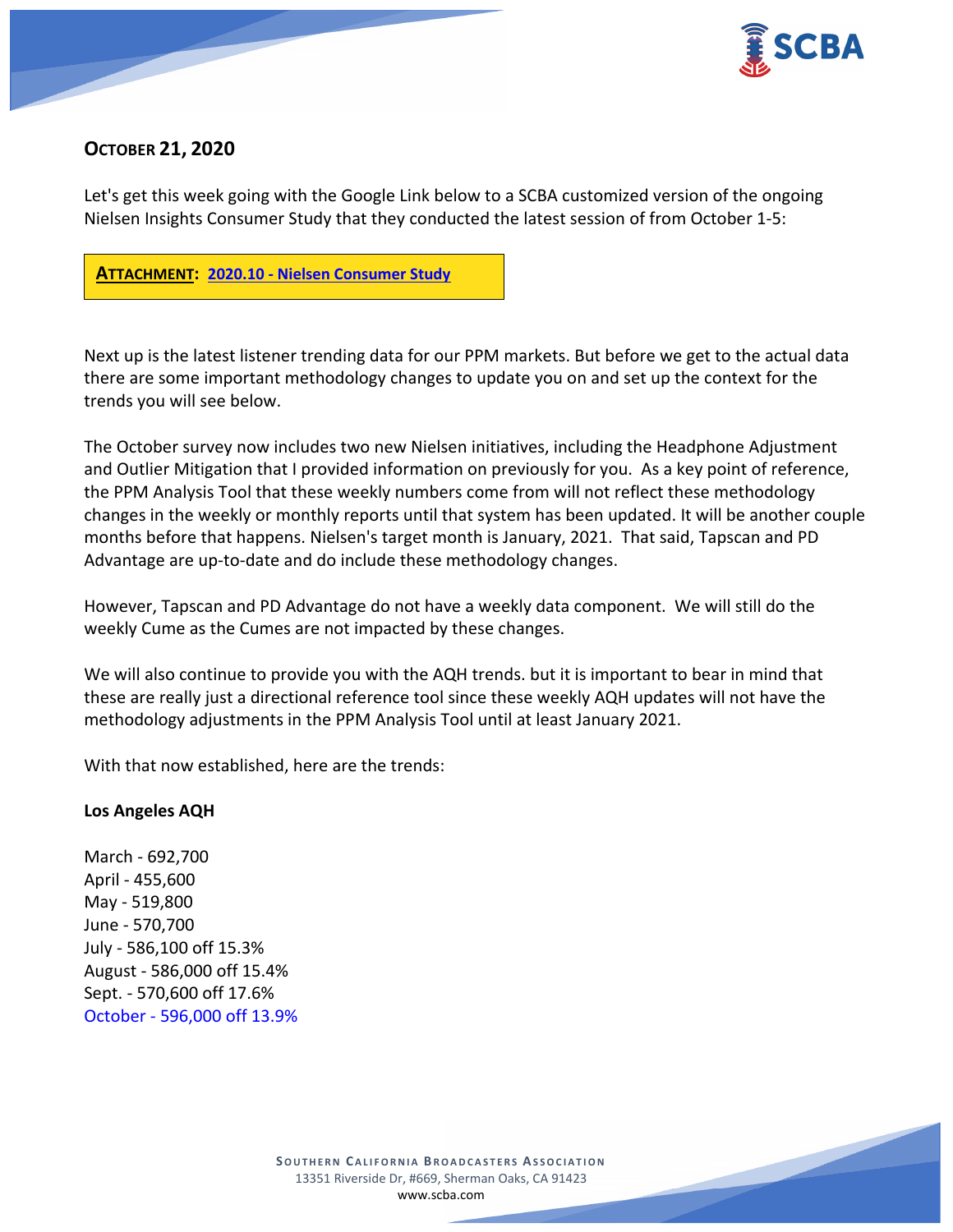

#### **NOTE: THIS IS FROM TAPSCAN INCLUDES THE METHODOLOGY CHANGES**

Sept. Week 1 - 577,300 (Off 16.6% from March) Sept. Week 2 - 573,400 off 17.2% Sept. Week 3 - 578,900 off 16.4% Sept. Week 4 - 552,800 off 20.1%

Oct. Week 1 - 563,500 (off 18.6% from March) Oct. Week 2 - 580,000 off 16.2% Oct. Week 3 - 580,000 off 16.2% Oct. Week 4 - 591,800 off 14.5%

**NOTE: THE OCTOBER AQH WEEKLIES ABOVE ARE FROM PPM ANALYSIS TOOL AND DO NOT REFLECT THE METHODOLOGY CHANGES.**

#### **Los Angeles Cume**

March - 10,611,300 April - 9,080,100 May - 9,572,200 June - 9,941,100 July - 10,089,600 off 4.9% August - 10,029,800 off 5.4% Sept. - 9,999,500 off 5.7% Oct. - 10,055,100 off 5.2%

Sept. Week 1 - 10,053,100 (Off 5.2% from March) Sept. Week 2 - 9,988,800 off 5.8% Sept. Week 3 - 10,096,100 off 4.9% Sept. Week 4 - 9,859,900 off 7%

Oct. Week 1 - 9,970,700 (Off 6% from March) Oct. Week 2 - 10,074,200 off 5% Oct. Week 3 - 10,155,500 off 4.6% Oct. Week 4 - 10,060,000 off 5.1%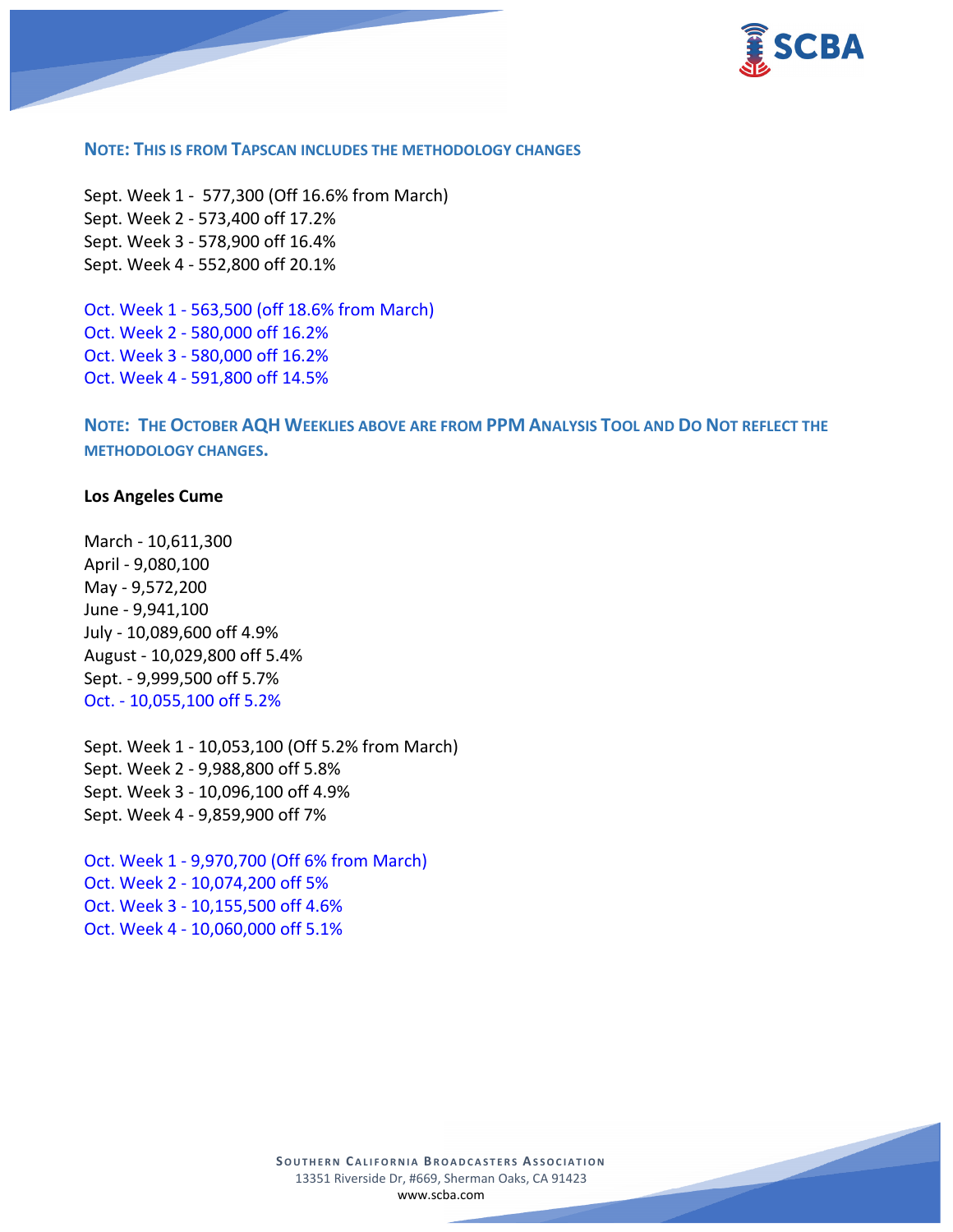

#### **Riverside/San Bernardino AQH**

March - 128,900 April - 96,200 May - 105,000 June - 115,100 July - 108,600 off 15.7% August - 109,400 off 15.1% Sept. - 102,100 off 20.7% Oct. - 106,000 off 17.7%

#### **NOTE: THIS IS FROM TAPSCAN AND INCLUDES THE METHODOLOGY CHANGES**

Sept. Week 1 - 103,500 (Off 19.7% from March) Sept. Week 2- 100,300 off 22% Sept. Week 3 - 109,600 off 15% Sept. Week 4 - 95,000 off 26.2%

Oct. Week 1 - 104,600 (Off 18.8% from March) Oct. Week 2 - 104,600 off 18.8% Oct. Week 3 - 102,200 off 20.7% Oct. Week 4 - 101,000 off 21.6%

**NOTE: THE OCTOBER AQH WEEKLIES ABOVE ARE FROM PPM ANALYSIS TOOL AND DO NOT REFLECT THE METHODOLOGY CHANGES.**

#### **Riverside/San Bernardino Cume**

March - 2,012,400 April - 1,727,400 May - 1,846,500 June - 1,924,800 July - 1,968,100 off 2.2% August - 1,948,500 off 3.1% Sept. - 1,909,800 off 5% Oct. - 1,891,200 off 6%

Sept. Week 1 - 1,925,500 (Off 4.3% from March) Sept. Week 2 - 1,944,000 off 3.3% Sept. Week 3 - 1,904,700 off 5.4% Sept. Week 4 - 1,865,000 off 7.3%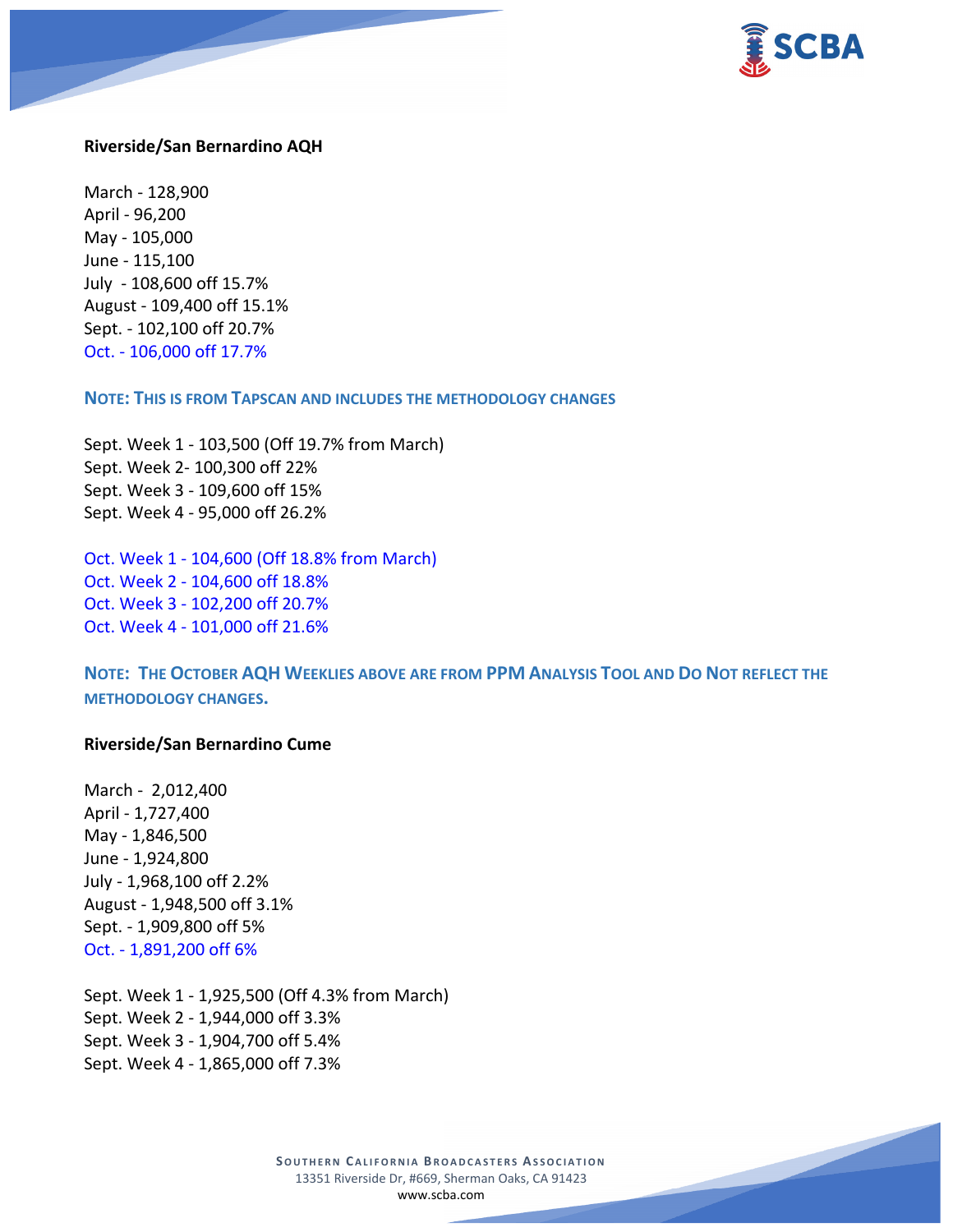

Oct. Week 1 - 1,916,000 (Off 4.7% from March) Oct. Week 2 - 1,889,200 off 6.1% Oct. Week 3 - 1,889,900 off 6% Oct. Week 4 - 1,869,700 off 7%

#### **San Diego AQH**

March - 142,700 April - 98,000 May - 109,400 June - 120,100 July - 126,000 August - 128,500 (off 10% from March) Sept. - 125,000 (off 12.4% from March) Oct. - 126,800 (off 11.1% from March)

**NOTE: THIS IS FROM TAPSCAN AND INCLUDES THE METHODOLOGY CHANGES** 

Sept. Week 1 - 126,900 (Off 11.1% from March) Sept. Week 2 - 120,900 off 15.3% Sept. Week 3 - 132,000 off 7.5% Sept. Week 4 - 120,100 off 15.8%

Oct. Week 1 - 124,400 (off 12.8% from March) Oct. Week 2 - 121,000 off 15.2% Oct. Week 3 - 118,800 off 16.7% Oct. Week 4 - 125,400 off 12.1% from March

**NOTE: THE OCTOBER AQH WEEKLIES ABOVE ARE FROM PPM ANALYSIS TOOL AND DO NOT REFLECT THE METHODOLOGY CHANGES.**

#### **San Diego Cume**

March - 2,549,000 April - 2,133,900 May - 2,303,400 June - 2,408,600 July - 2,438,900 August - 2,418,400 (off 5.1% from March) Sept. - 2,382,700 (off 6.5% from March) Oct. - 2,398,000 (off 5.9% from March)

> **SOUTHERN CALIFORNIA BROADCASTERS ASSOCIATION** 13351 Riverside Dr, #669, Sherman Oaks, CA 91423 [www.scba.com](http://www.scba.com/)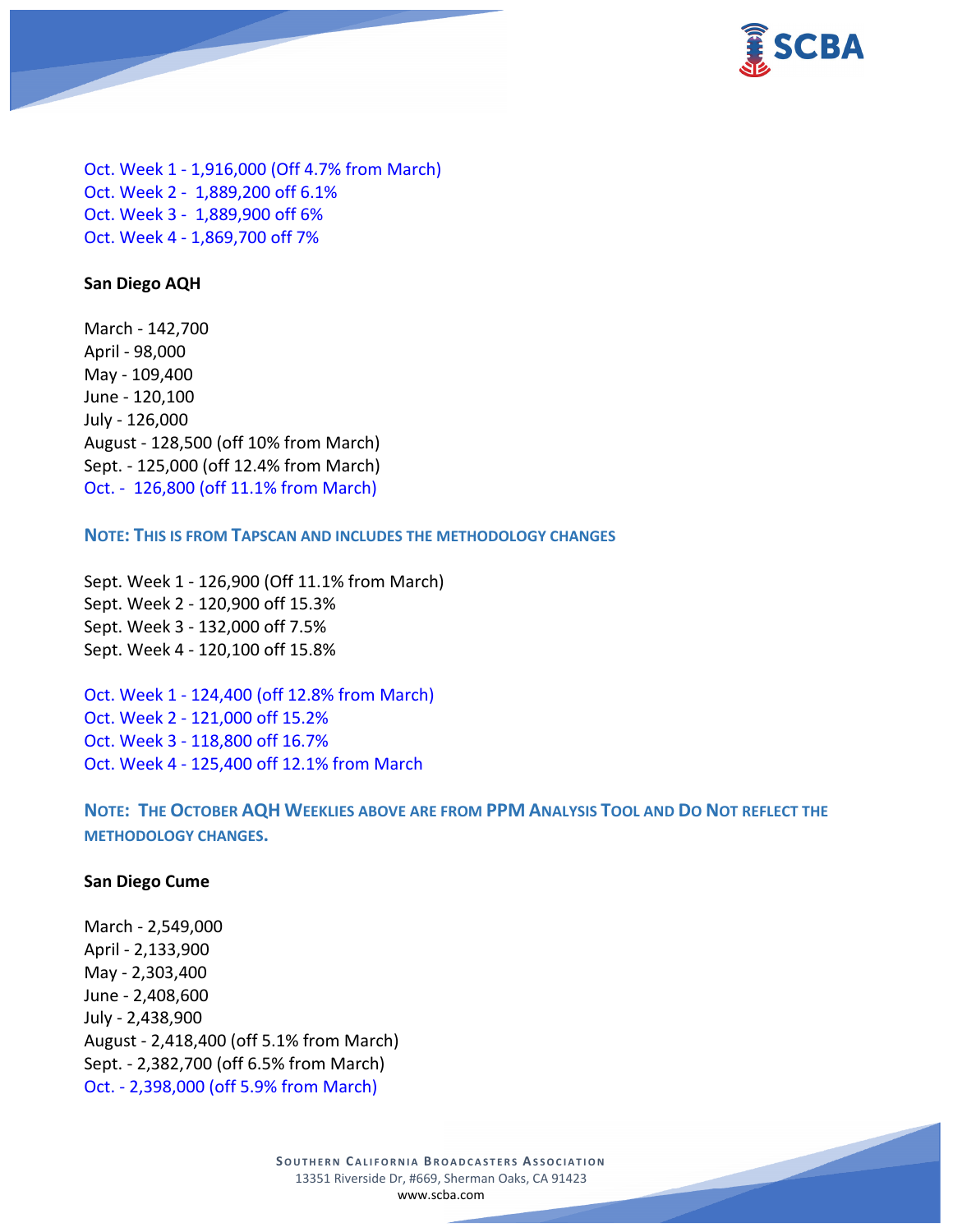

Sept. Week 1 - 2,418,400 (Off 5.1% from March) Sept. Week 2 - 2,329,400 (off 8.6%) Sept. Week 3 - 2,401,900 (off 5.8%) Sept. Week 4 - 2,415,900 (off 5.2%)

Oct. Week 1 - 2,409,400 (Off 5.4% from March) Oct. Week 2 - 2,433,200 (off 4.5%) Oct. Week 3 - 2,403,400 (off 5.7%) Oct. Week 4 - 2,346,200 (off 8.0%)

### **RESOURCES AND ARTICLES OF INTEREST TO SALES AND ADVERTISERS:**

### **Shopkick Consumer Survey**

This first resource in the Google Link below is the Holiday 2020 Insights to Consumer Shopping Behavior Forecast from a Shopkick survey. Shopkick is an American company based in Silicon Valley that created a shopping app for smartphones and tablets that offers users rewards for shopping activities both online and in-stores such as walking into stores, scanning items, making in-app or instore purchases and submitting receipts

**ATTACHMENT: [Shopkick\\_Holiday\\_2020\\_Insights\\_Study](https://scba.com/shopkick_holiday_2020_insights_study/)**

**Biden Campaign Adds California, Colorado To Spanish-Language Radio Push.**

Inside Radio October 20, 2020 [http://www.insideradio.com/free/biden-campaign-adds-california-colorado-to-spanish-language](http://www.insideradio.com/free/biden-campaign-adds-california-colorado-to-spanish-language-radio-push/article_0ff09d66-129d-11eb-9cbc-0742b5e1a401.html)[radio-push/article\\_0ff09d66-129d-11eb-9cbc-0742b5e1a401.html](http://www.insideradio.com/free/biden-campaign-adds-california-colorado-to-spanish-language-radio-push/article_0ff09d66-129d-11eb-9cbc-0742b5e1a401.html)

**Brands Like Coca-Cola Are Not Thinking 'Why Audio.' They're Discussing 'How Audio.'** Inside Radio October 20, 2020 [http://www.insideradio.com/free/brands-like-coca-cola-are-not-thinking-why-audio-they-re](http://www.insideradio.com/free/brands-like-coca-cola-are-not-thinking-why-audio-they-re-discussing-how-audio/article_1666fd42-129e-11eb-b287-cfb3ee04f299.html)[discussing-how-audio/article\\_1666fd42-129e-11eb-b287-cfb3ee04f299.html](http://www.insideradio.com/free/brands-like-coca-cola-are-not-thinking-why-audio-they-re-discussing-how-audio/article_1666fd42-129e-11eb-b287-cfb3ee04f299.html)

## **Edison: Audio Listening Shifting From Home Back To Car.**

Inside Radio October 19, 2020 [http://www.insideradio.com/free/edison-audio-listening-shifting-from-home-back-to](http://www.insideradio.com/free/edison-audio-listening-shifting-from-home-back-to-car/article_8ec84b46-1236-11eb-9f61-db07798e3074.html)[car/article\\_8ec84b46-1236-11eb-9f61-db07798e3074.html](http://www.insideradio.com/free/edison-audio-listening-shifting-from-home-back-to-car/article_8ec84b46-1236-11eb-9f61-db07798e3074.html)

**Study: Two Ads Per (Podcast) Episode Deliver The Most Return For Marketers.** Inside Radio October 19, 2020 [http://www.insideradio.com/podcastnewsdaily/study-two-ads-per-episode-deliver-the-most-return](http://www.insideradio.com/podcastnewsdaily/study-two-ads-per-episode-deliver-the-most-return-for-marketers/article_d43155ca-122b-11eb-ab9a-a39b80f62a2c.html)[for-marketers/article\\_d43155ca-122b-11eb-ab9a-a39b80f62a2c.html](http://www.insideradio.com/podcastnewsdaily/study-two-ads-per-episode-deliver-the-most-return-for-marketers/article_d43155ca-122b-11eb-ab9a-a39b80f62a2c.html)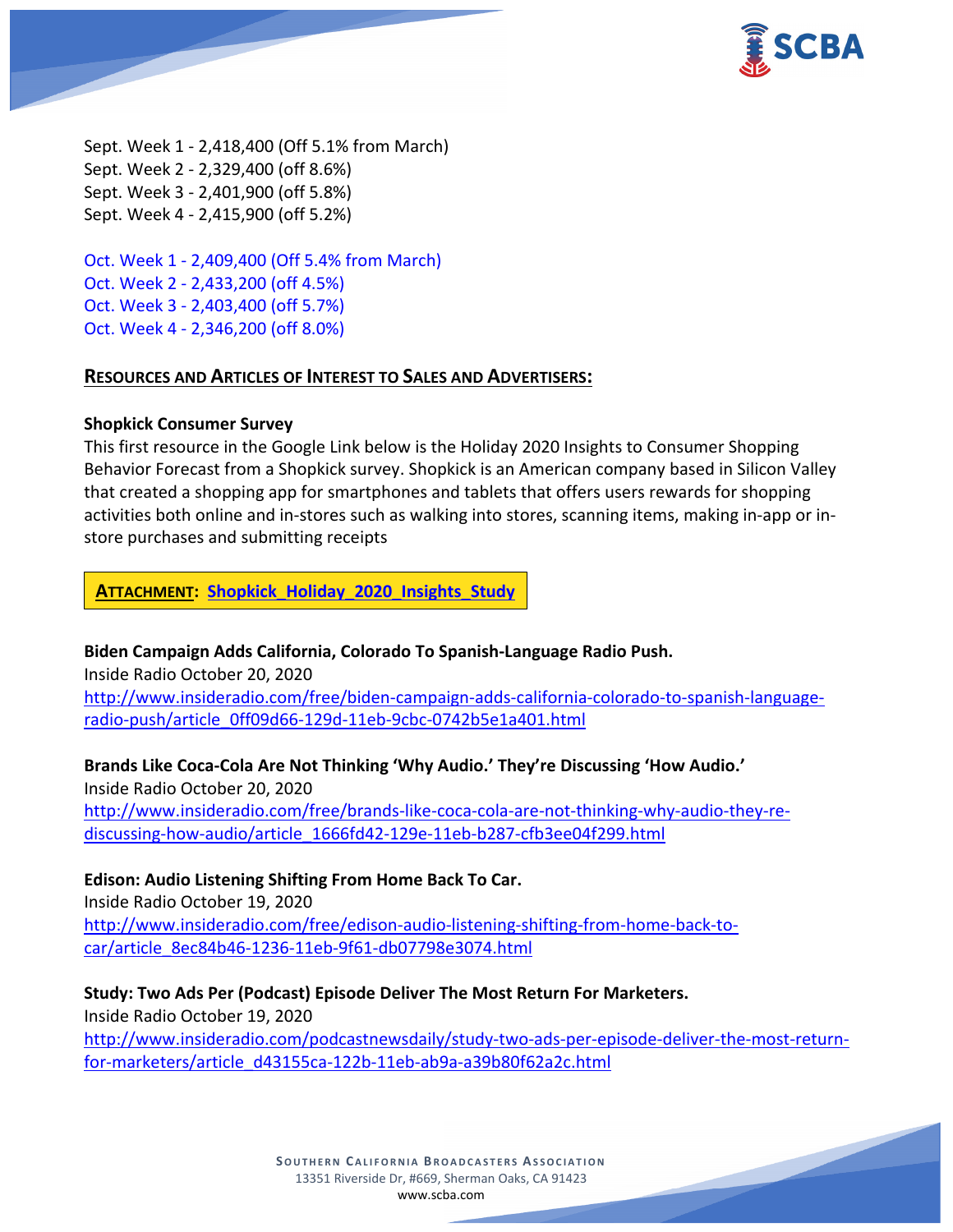

**Retail sales post big gain in September as consumers show unexpected strength** CNBC OCTOBER 16, 2020 <https://www.cnbc.com/2020/10/16/retail-sales-september-2020.html>

## **Don't Lose Your Sales Brand**

Radio Ink (Charlie Sislen October 19, 2020 [https://radioink.com/2020/10/19/dont-lose-your-sales](https://radioink.com/2020/10/19/dont-lose-your-sales-brand/?vgo_ee=g4MdIIvetgiR1mkR7kijJ4BI1h38V58Ke8bVrp%2FmcsM%3D)[brand/?vgo\\_ee=g4MdIIvetgiR1mkR7kijJ4BI1h38V58Ke8bVrp%2FmcsM%3D](https://radioink.com/2020/10/19/dont-lose-your-sales-brand/?vgo_ee=g4MdIIvetgiR1mkR7kijJ4BI1h38V58Ke8bVrp%2FmcsM%3D)

**Bolstering Client Retention in the Age of COVID-19** SalesFuel October 17, 2020 <https://salesfuel.com/bolstering-client-retention-in-the-age-of-covid-19/>

## **3 Tips for Effective Video Sales Calls**

SalesFuel October 17, 2020 <https://salesfuel.com/3-tips-for-effective-video-sales-calls/>

## **Tension: Why It Can Be GOOD For Your Sales**

SalesFuel October 17, 2020 <https://salesfuel.com/tension-why-it-can-be-good-for-your-sales/>

## **Radio Benefitting As Economy Recovers From Spring COVID Hit Says Nielsen.**

Inside Radio (Nielsen) October 16, 2020 [http://www.insideradio.com/free/radio-benefitting-as-economy-recovers-from-spring-covid-hit-says](http://www.insideradio.com/free/radio-benefitting-as-economy-recovers-from-spring-covid-hit-says-nielsen/article_905b3122-0ff1-11eb-ab74-37f0b221f98f.html)[nielsen/article\\_905b3122-0ff1-11eb-ab74-37f0b221f98f.html](http://www.insideradio.com/free/radio-benefitting-as-economy-recovers-from-spring-covid-hit-says-nielsen/article_905b3122-0ff1-11eb-ab74-37f0b221f98f.html)

**Nielsen Study Finds AM/FM Radio The 'Soundtrack To U.S. Economic Recovery'** AllAccess October 16, 2020

[https://www.allaccess.com/net-news/archive/story/200996/nielsen-study-finds-am-fm-radio-the](https://www.allaccess.com/net-news/archive/story/200996/nielsen-study-finds-am-fm-radio-the-soundtrack-to-)[soundtrack-to-](https://www.allaccess.com/net-news/archive/story/200996/nielsen-study-finds-am-fm-radio-the-soundtrack-to-)

## **OOH takes on 'new resonance' amid pandemic, says OAAA**

The Drum October 15, 2020 [https://www.thedrum.com/news/2020/10/15/ooh-takes-new-resonance-amid-pandemic-says](https://www.thedrum.com/news/2020/10/15/ooh-takes-new-resonance-amid-pandemic-says-oaaa?utm_campaign=Newsletter_Daily_US&utm_source=pardot&utm_medium=email)[oaaa?utm\\_campaign=Newsletter\\_Daily\\_US&utm\\_source=pardot&utm\\_medium=email](https://www.thedrum.com/news/2020/10/15/ooh-takes-new-resonance-amid-pandemic-says-oaaa?utm_campaign=Newsletter_Daily_US&utm_source=pardot&utm_medium=email)

**Good News For In-Car Listening** Radio Ink October 16, 2020 [https://radioink.com/2020/10/16/good-news-for-in-car](https://radioink.com/2020/10/16/good-news-for-in-car-listening/?vgo_ee=g4MdIIvetgiR1mkR7kijJ4BI1h38V58Ke8bVrp%2FmcsM%3D)[listening/?vgo\\_ee=g4MdIIvetgiR1mkR7kijJ4BI1h38V58Ke8bVrp%2FmcsM%3D](https://radioink.com/2020/10/16/good-news-for-in-car-listening/?vgo_ee=g4MdIIvetgiR1mkR7kijJ4BI1h38V58Ke8bVrp%2FmcsM%3D)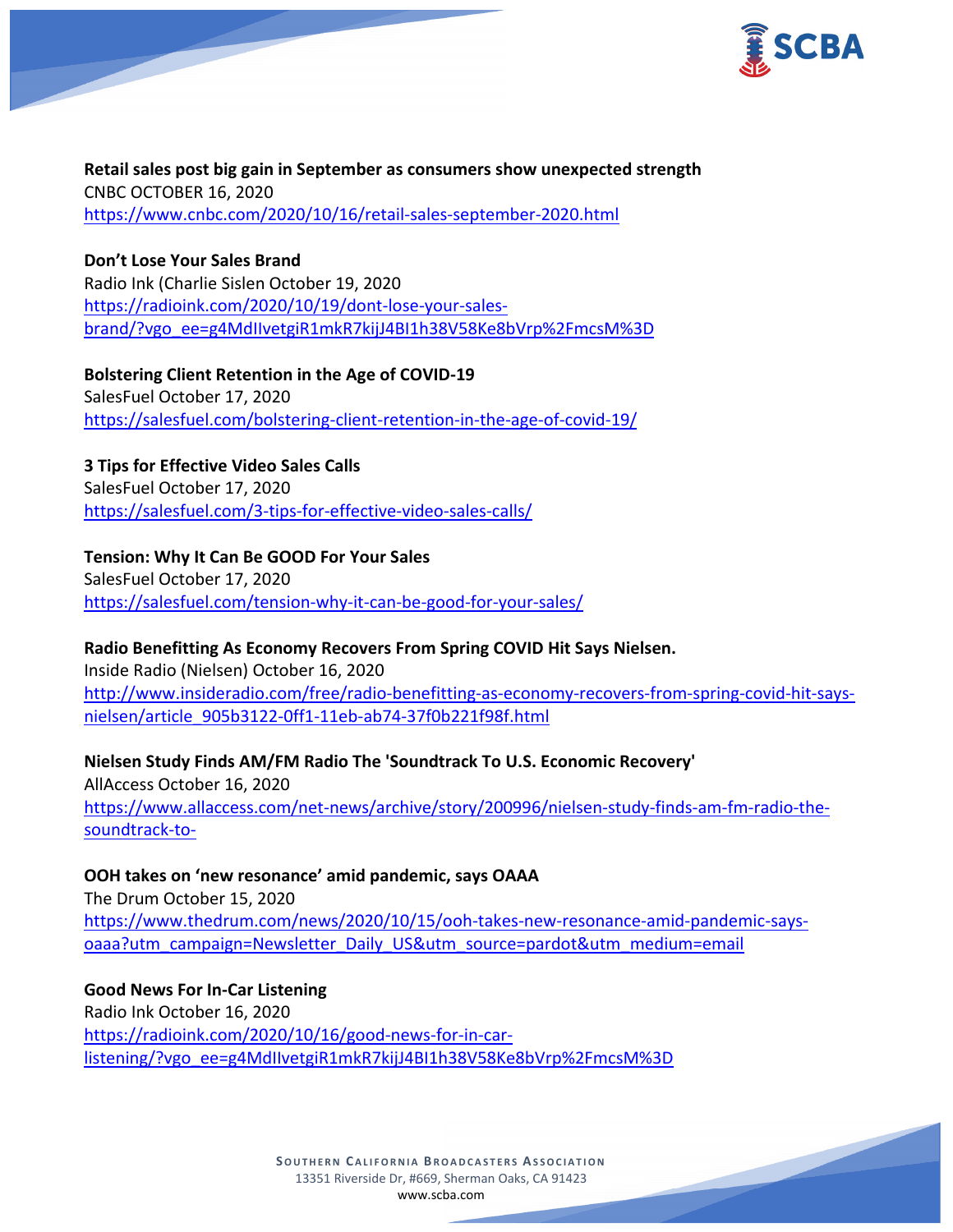

**Ad Buyers Move From Shows To Buying The Audience.** Inside Radio October 15, 2020 [http://www.insideradio.com/podcastnewsdaily/ad-buyers-move-beyond-buying-shows-to-buying-the](http://www.insideradio.com/podcastnewsdaily/ad-buyers-move-beyond-buying-shows-to-buying-the-audience/article_2b0da34a-0f06-11eb-b52a-53f6fd19275d.html)[audience/article\\_2b0da34a-0f06-11eb-b52a-53f6fd19275d.html](http://www.insideradio.com/podcastnewsdaily/ad-buyers-move-beyond-buying-shows-to-buying-the-audience/article_2b0da34a-0f06-11eb-b52a-53f6fd19275d.html)

**Inside Info: Pent-Up Demand Creates Legal Opportunity for Radio.** Inside Radio (Media Audit) October 15, 2020 [http://www.insideradio.com/free/inside-info-pent-up-demand-creates-legal-opportunity-for](http://www.insideradio.com/free/inside-info-pent-up-demand-creates-legal-opportunity-for-radio/article_7d8de790-0eb3-11eb-8c25-9f024a95cb5a.html)[radio/article\\_7d8de790-0eb3-11eb-8c25-9f024a95cb5a.html](http://www.insideradio.com/free/inside-info-pent-up-demand-creates-legal-opportunity-for-radio/article_7d8de790-0eb3-11eb-8c25-9f024a95cb5a.html)

**Study: Auto industry rebounding as shoppers adapt** Auto Remarketing October 13, 2020 <https://www.autoremarketing.com/trends/study-auto-industry-rebounding-shoppers-adapt>

**How Advertisers Can Battle Digital Fatigue** Forbes October 14, 2020 [https://www.forbes.com/sites/forbestechcouncil/2020/10/14/how-advertisers-can-battle-digital](https://www.forbes.com/sites/forbestechcouncil/2020/10/14/how-advertisers-can-battle-digital-fatigue/#19dd18414052)[fatigue/#19dd18414052](https://www.forbes.com/sites/forbestechcouncil/2020/10/14/how-advertisers-can-battle-digital-fatigue/#19dd18414052)

## **RESOURCES AND ARTICLES OF INTEREST TO MANAGERS FOR PLANNING AND FORECASTING:**

**FCC May Put Social Media On Equal Liability Footing With Radio And Other Media.** Inside Radio October 20, 2020 [http://www.insideradio.com/free/fcc-may-put-social-media-on-equal-liability-footing-with-radio-and](http://www.insideradio.com/free/fcc-may-put-social-media-on-equal-liability-footing-with-radio-and-other-media/article_ecee9cbe-129c-11eb-b032-7b2d08c3d3b3.html)[other-media/article\\_ecee9cbe-129c-11eb-b032-7b2d08c3d3b3.html](http://www.insideradio.com/free/fcc-may-put-social-media-on-equal-liability-footing-with-radio-and-other-media/article_ecee9cbe-129c-11eb-b032-7b2d08c3d3b3.html)

**Digital Advertising Is Not the Next Internet Bubble – Here's Why** Search Engine Journal October 20, 2020 [https://www.searchenginejournal.com/digital-advertising-is-not-the-next-internet-bubble-heres](https://www.searchenginejournal.com/digital-advertising-is-not-the-next-internet-bubble-heres-why/384228/#close)[why/384228/#close](https://www.searchenginejournal.com/digital-advertising-is-not-the-next-internet-bubble-heres-why/384228/#close)

**Pandemic Causes Media and Entertainment Digital Ad Spending to Decline Despite Uptick in Streaming and Gaming**

eMarketer October 19, 2020

[https://www.emarketer.com/content/despite-uptick-streaming-gaming-pandemic-causes-media](https://www.emarketer.com/content/despite-uptick-streaming-gaming-pandemic-causes-media-entertainment-spending-decline?ecid=NL1001)[entertainment-spending-decline?ecid=NL1001](https://www.emarketer.com/content/despite-uptick-streaming-gaming-pandemic-causes-media-entertainment-spending-decline?ecid=NL1001)

**Will Hispanic Growth Grow Advertising Allocations? RBR-TVBR October 16, 2020**

<https://www.rbr.com/will-hispanic-growth-grow-advertising-allocations/>